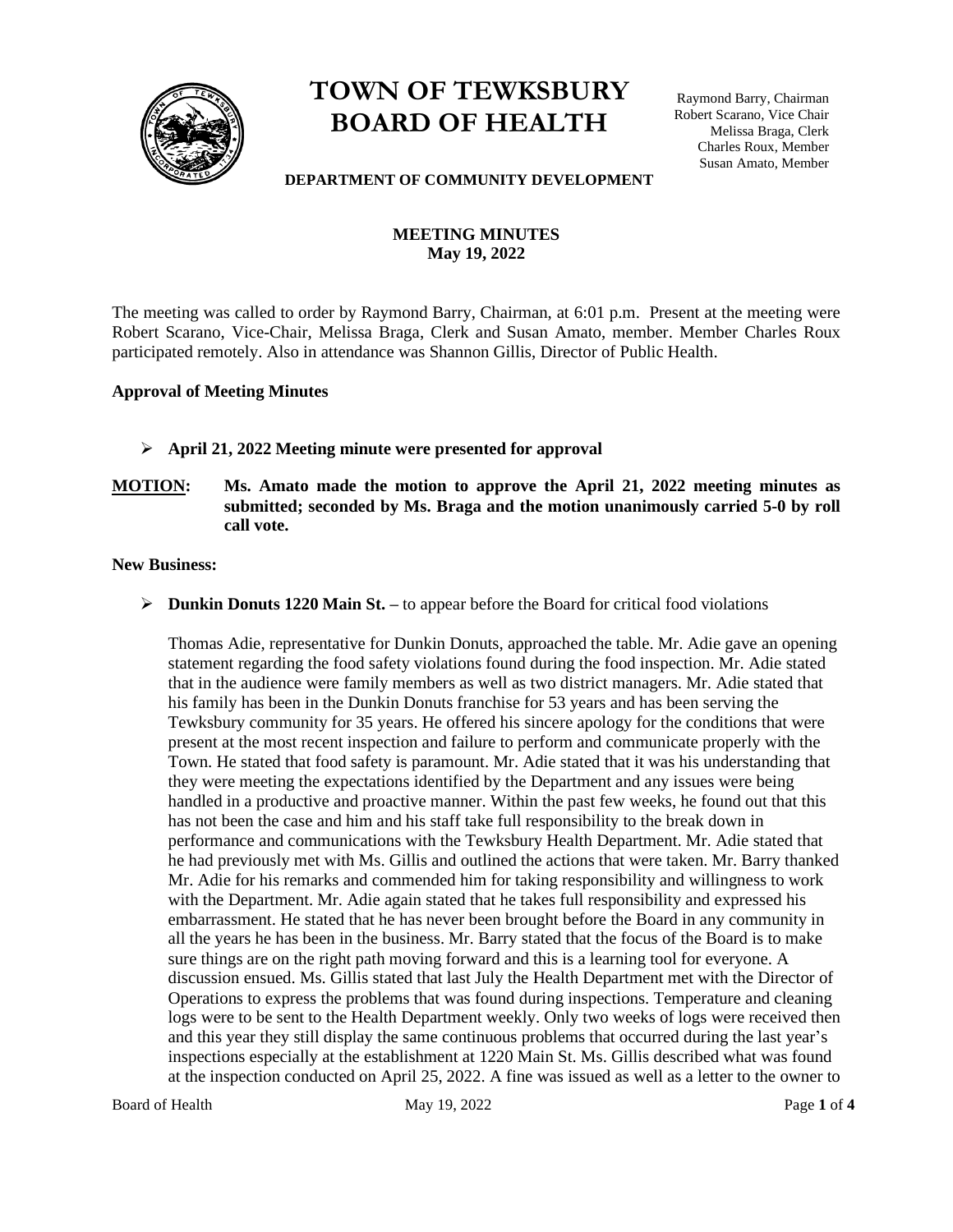come before the Board. The inspection was conducted due to a complaint that was received at the Health Department. This specific location cannot handle the number of full-scale operations as a stand-alone store can. Ms. Gillis stated that Ms. Grant went out before tonight's meeting and stated that it is improving and cleaner than it was during Ms. Grant's initial inspection. The temperature logs are being completed however the cleaning logs aren't. Ms. Gillis stated that the temperature and cleaning logs need to be submitted to the Health Department and stated that the wooden case that was put over the internal grease trap should be replaced as it cannot be properly cleaned. Mr. Adie has submitted two weeks of temperature logs. They are working towards compliance and better communication with the Health Department. Mr. Adie discussed changes that have been made. Mr. Scarano stated that there is a full-service operation in a space that is designed for half of that. There is a lot going on in one small space and Mr. Scarano suggested a professional come in to see if there is anything that can be done to address this. A discussion ensued regarding training and cleaning. Ms. Amato stated that she has been in this business for thirty years. Her concern was that Mr. Adie has been in the business for a lot of years and what has been discussed is basic steps that should have be taken. This has been going on since July. Training needs to be on going. Ms. Amato stated that she likes what she has seen presented but wants to make sure that this is not going to happen again. Mr. Adie stated that he appreciated each members comments. Changes have been made with personnel and that he goes into each establishment that he owns three to four times a day. There will be constant monitoring. His words will be put into action. Mr. Adie stated that he will also be going down to the Building Department regarding the space. Ms. Gillis asked if he was referring to the walk-in which Mr. Adie stated yes. She stated that the walk-in would help the facility a lot. A discussion ensued regarding the walk-in and discussions Mr. Adie has had with the landlord regarding the property. Ms. Braga thanked Mr. Adie for his attention to the matter. Mr. Roux asked if there have been any thoughts on third party oversite. Mr. Adie stated that the brand is contracted with Eco-sure which is a division of Eco-labs. They are a national firm who the brand contracts to go into the establishments and inspect. The firm has recently had their own struggles with personnel but just announced that on May  $1<sup>st</sup>$ , they have contracted out with a third party to do inspections within the stores. Mr. Roux stated that it would be good if the Health Department could get copies of those inspections. Mr. Barry stated that communication needs to be ongoing and thanked Mr. Adie for coming to the meeting.

#### ➢ **Invitation to sit on the School Department's Wellness Committee**

Mr. Keith Sullivan, member of the school committee, approached the table with Mr. Barry's invitation. Mr. Barry stated that the school committee asked if there was anyone on the Board to sit on the school's wellness committee. There was discussion that board member Ms. Braga would be a good person for the committee. Mr. Sullivan stated that although he is a member of the school committee, he is not representing the school committee tonight. Mr. Sullivan discussed the wellness committee and what they do. They meet quarterly. The committee promotes wellness for students and families and includes topics such as substance abuse issues and bike rodeos. It's about people from the community coming together for wellness. The new chair of the committee thought it would be great to incorporate an elected official from the Board of Health to be part of the committee. The committee does not involve anything pertaining to the Board of Health such as compliance, etc. but just to have a member from the Board of Health on the committee makes sense. Mr. Sullivan stated that the committee is not part of the school department but a sub-committee of the school committee. Ms. Braga stated that she is to be involved with Tewksbury Cares but does not see that being on the Wellness Committee would be more work. Both Tewksbury Cares and the Wellness Committee together are beneficial for the kids, parents and for the community to be aware of what's going on with the Board of Health. Mr. Scarano stated that there is a lot to come for Tewksbury wellness in regard to the effects on the community from the past two years and is in full support of having someone from the Board of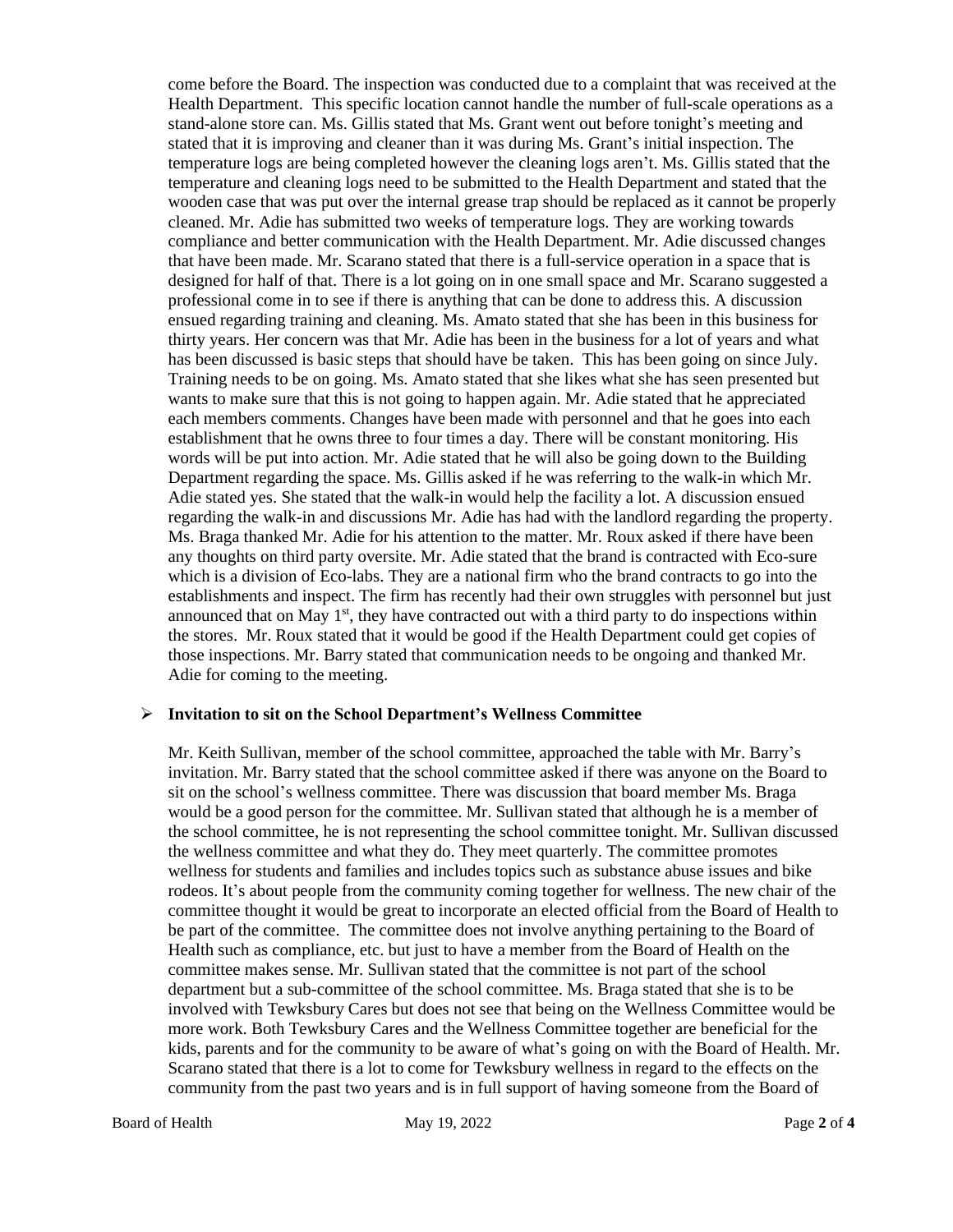Health on the committee. Ms. Amato asked if it was the Wellness Committee that changed the lunches in the schools. To her recollection, it was the committee who took part in that. Mr. Sullivan stated that he was not on the committee then and does not believe that to be the case. The Wellness Committee is an advisory to the School Committee. A discussion ensued. Ms. Braga stated that her goal is to help the community and appreciates the opportunity.

# **MOTION: Mr. Scarano made the motion to appoint Melissa Braga to the Wellness Committee; seconded by Ms. Amato and the motion unanimously carried 5-0 by roll call vote.**

# **Old Business:**

# ➢ **Oliveira Farm – Indefinite Suspension of Piggery and Animal Permits and Order for Removal of All Animals by 9/21/2021**

Ms. Gillis stated that she has met with Town Council. There has been no communication from any representative at 199 Marston St. stating there has been any compliance with the outstanding order that all animals were to be removed from the property. Animal Control went out to the property around 2:00 pm and there was no one at the property. They didn't see any lose birds but there are still ponies and goats left. The area was clean, and the animals had food and water however, they do not have a permit to keep those animals and they were to be removed back in September. Mr. Barry stated that he was going to remove the item from old business since it is at Town Council level. Mr. Roux stated that in his opinion, it would be wise to keep it on the agenda even if there are no updates. There are still animals on the property and neglect is a form of abuse. The MSPCA is getting involved with another legal situation there which is independent of what the Health Department is doing. Mr. Barry stated that he would have the ACO's go out the day before or the day of the next BOH meeting to give the Director an update to which she can give the Board an update under Director Reports. Mr. Roux wants to community to be aware that the Board is keeping an eye on the situation.

#### **Director Reports:**

Ms. Gillis stated that there has been a small spike in Covid cases. This past month we have had two hundred and seventy-five cases in town. These cases are the ones that are tested through facilities and reported through the State. These numbers do not include those taking home tests. Mr. Roux stated that in the Commonwealth, there are thirty-four hundred new cases. Mr. Roux send a message to the State to ask about hospitalization numbers and deaths regarding comorbidity and has not heard back from them. A discussion ensued regarding Covid and numbers. Ms. Braga stated that it is important know your body and always talk to you doctor. It is important to take care of yourself, eat healthy, stay hydrated and to get fresh air and sunlight. This is not going away and taking care of yourself and staying healthy is important. Ms. Amato stated that when the numbers spike, businesses should revert to safe practices that were done previously. Mr. Roux stated that regarding Covid and how it is managed, it should be addressed from the bottom up not the top down as what was done in the past. Residents of Tewksbury should address what is happening in Tewksbury.

Ms. Gillis stated that the Bike Rodeo will be held June 12, 2022 at the High School from 1:00- 3:00 pm. This event is held by the Police Department.

#### **Board Reports:**

Board of Health May 19, 2022 Page 3 of 4